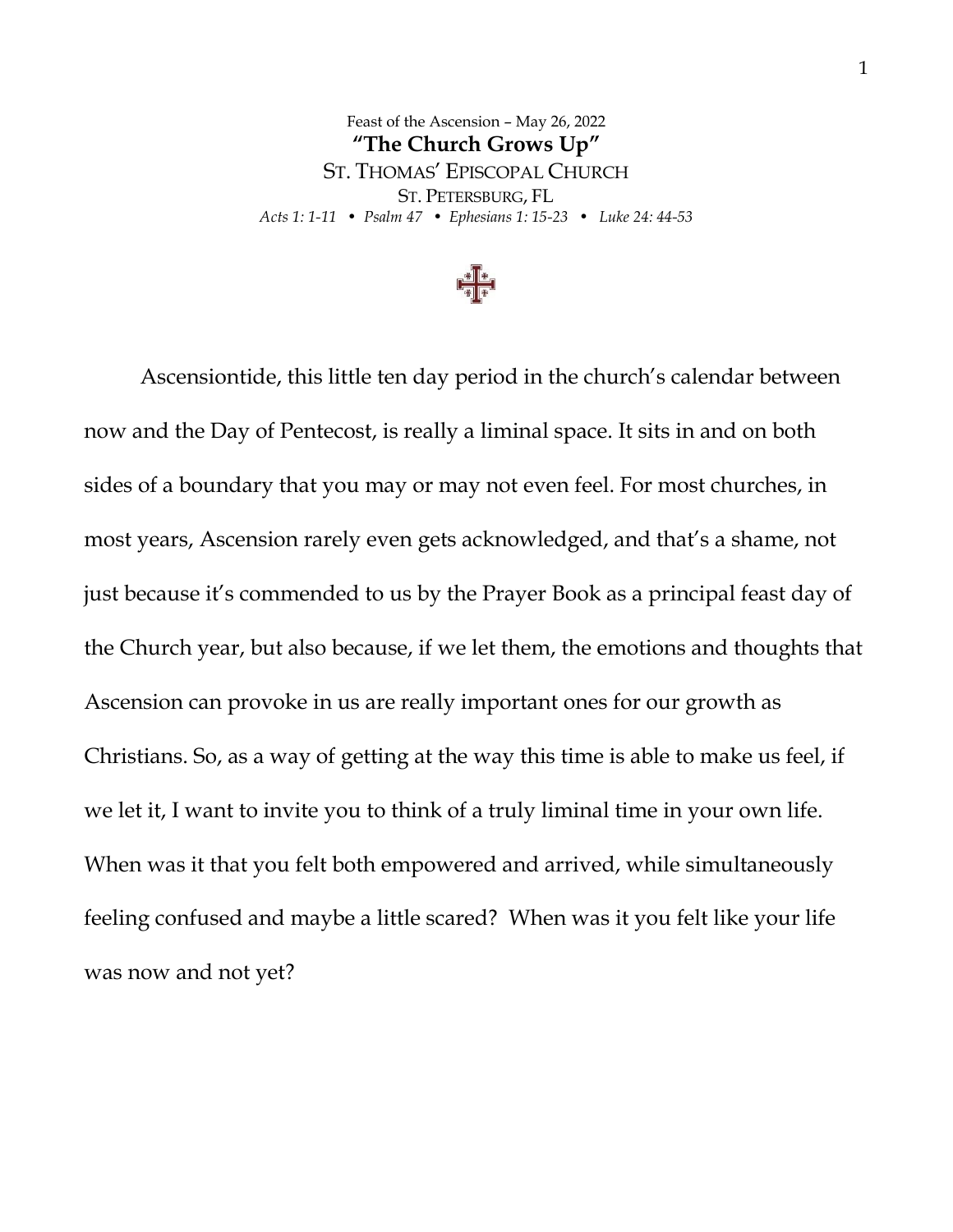For me, one of those times in my life was when I began college. Maybe it was not even that whole first semester. Maybe it was really just for a month or so. It was a relatively short time, nonetheless, and a very, very strange one. I had graduated high school and was on top of the world. You might remember a similar feeling: the excitement, the thrill, the sense of accomplishment and the incredible exhalation that left you as light as a feather. But then I got to college and it was a whole new ball game. I went to school out of state and did not know many people. I had graduated high school and so, at least in the eyes of some, I was a competent person, but as soon as college began I didn't feel that way. I felt alone, confused, even scared. Sure, I knew how to go through the motions. I did not struggle to get myself to class, nor did I struggle to meet friendly people and find social connections. But at the same time I wondered if this was who I really was. I simultaneously knew what I was doing because I had been trained and prepared well, and didn't know a thing because it felt like the guide rails had been removed. I was suddenly bowling without the bumpers. Now maybe the college experience wasn't like this for you, but I'm guessing there was a time in your life, sometime, that was. That's the feeling Ascensiontide should give us.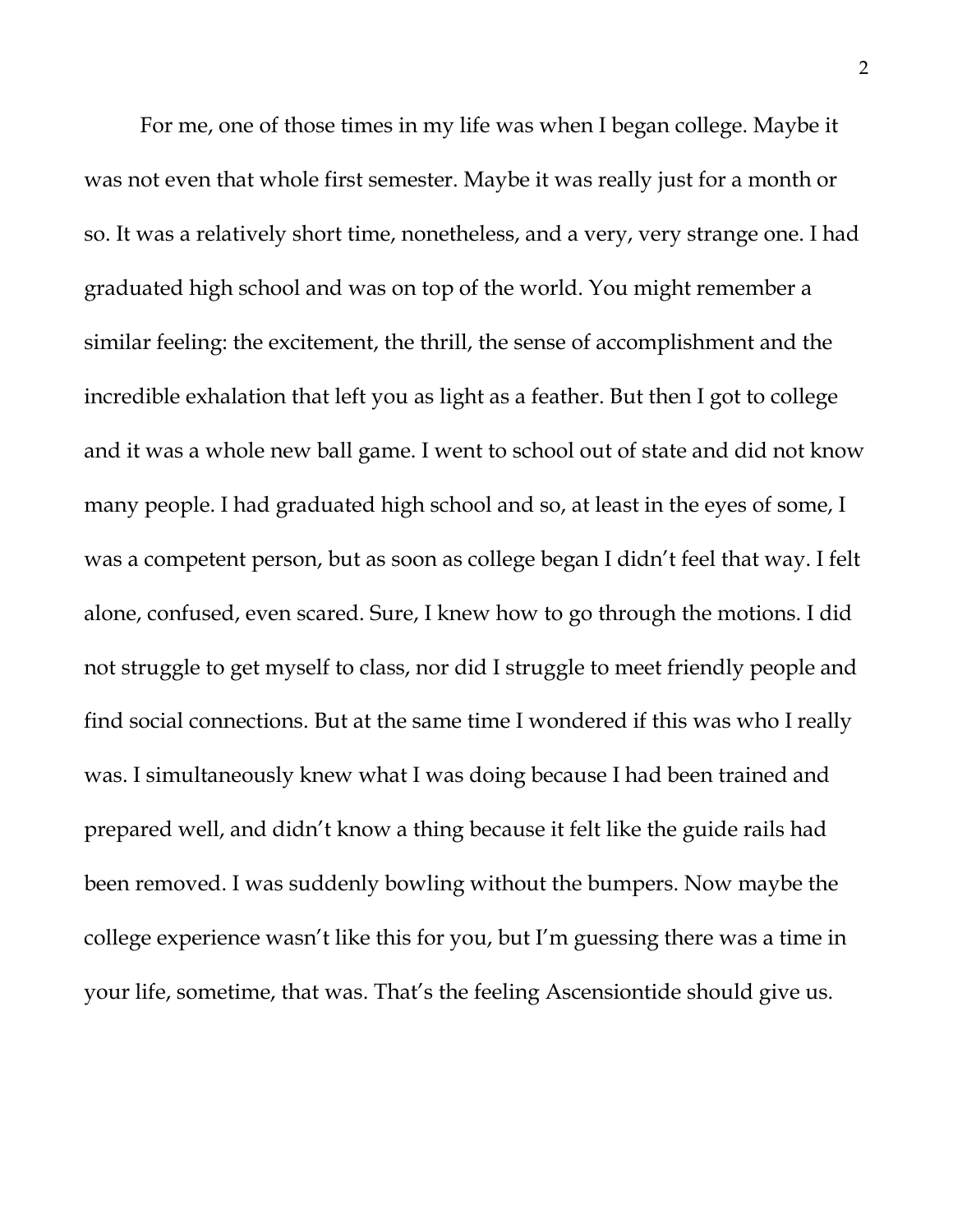On the day of the Ascension, Jesus left this world. There's a few other ways to say that. Two years ago the way we said it was on the day of Ascension, Jesus began to work from home. Another way to say it, from the perspective of the disciples, is that on the Day of Ascension, Jesus left his friends immediately after saying he would be with them to the end of the age. After they got over the initial shock, they were in that liminal space. The source of their authority on earth, Jesus who had risen from the dead, was gone. They knew what to do, for he had told them and shown them, but they weren't real sure they could do it on their own just yet. The new source of their authority, the Holy Spirit, had not yet come. And so they found themselves in this weird, gray, time out of time liminal space. While it probably shouldn't terrify you, it should give you pause.

This was like the last day of classes for those disciples; commencement would come on Pentecost. But this was the beginning of the time in which they had to think about what do we do next. How do we continue in the way Jesus has shown us to go? How do we become the Church? And what kind of church do we become? As we dwell in this Ascensiontide, we would do well to ask ourselves the same questions. Who do we as a church want to grow up to be? Now, on the one hand, that's a strange thing to ask a church that is turning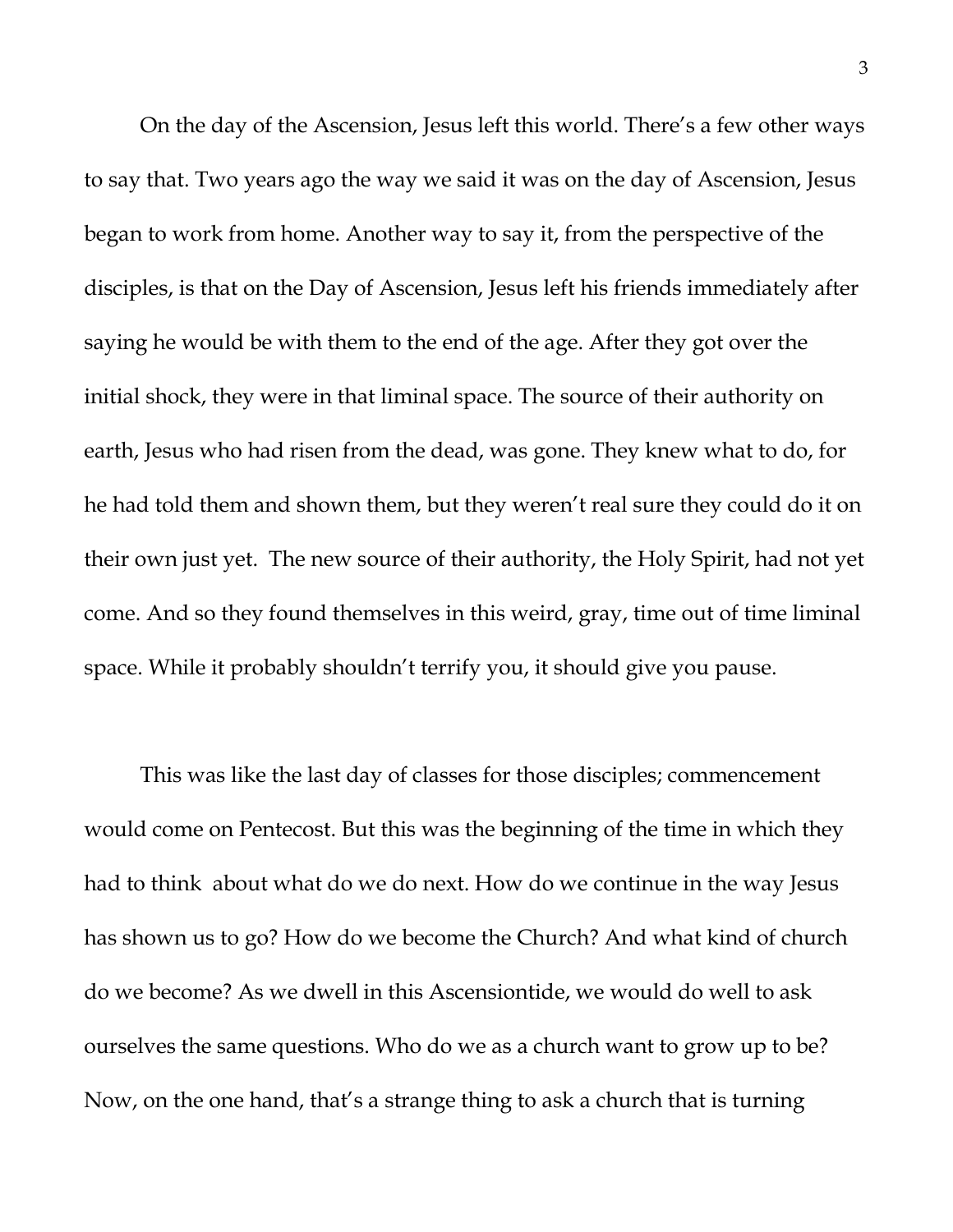seventy, but on the other hand, as we come out of our covid shells, it's the perfect time to be asking that question.

Paul's letter to the Ephesians gives us a really good answer. It's tempting, especially in the age of social media, to want people to know about our church because of the great events we put on, or because of Benison Farm, or because of our involvement with Pack a Snack, or because of our beautiful Sunday services. Just look at all these great picture of smiling people on our Facebook page! That's the temptation. The real answer is what Paul says to the Ephesians: "I have heard of your faith in the Lord Jesus and your love toward all the saints." That's the kind of church we actually want to grow up to be, the kind of church that when people show up here for the first time and we ask them, "How did you hear about us," they reply, "Because I have heard of your faith in the Lord Jesus and your love toward all the saints." As we dwell in this slighty scary liminal time between Christ ascending to his Father and us receiving the Holy Spirit, let us spend this time asking ourselves how we grow up to be that kind of church. Then, as we live into that, as we start going through the motions, we'll discover that we really have been trained well for the building of the kingdom, we'll